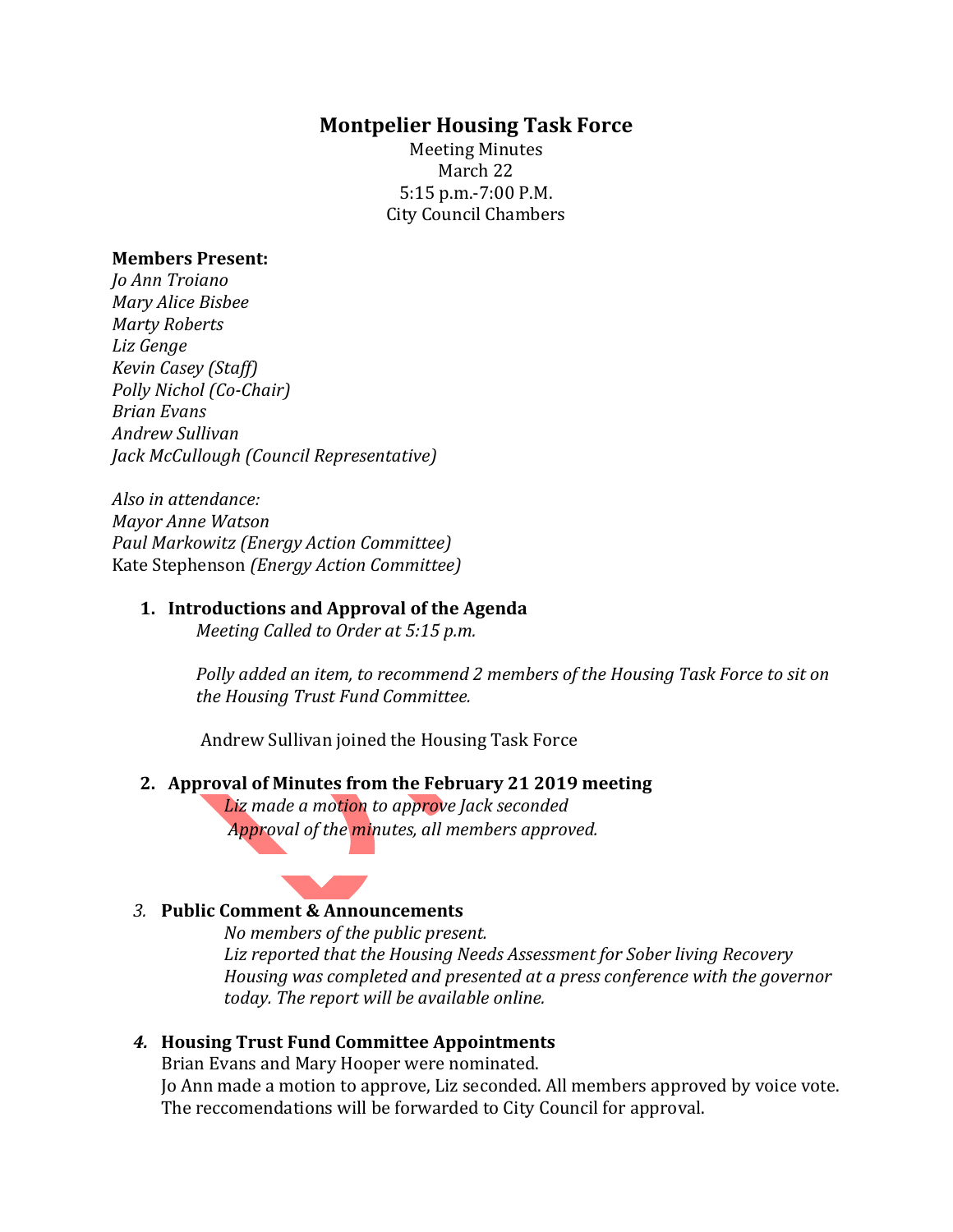### **5. Open Meeting Law**

Kevin reviewed the notes from the VLCT Open Meeting Law presentation. The Task Force had a few questions that will need to be answered:

- a. Are discussion chains on email subject to open meeting if they are discussing general topics of interest rather than a specific action that is being proposed. For example, is a discussion about the impact of AirBnb on the rental market a discussion that can only occur in a public setting?
- b. Subcommittees are subject to open meeting law. Is this also true of a working group that is communicating around the development of a draft policy which will then be discussed in an open meeting such as at the next Housing Task Force meeting, and then subsequently City Council?
- 6. **Report from the Statehouse by Jen Hollar:** Jen was not able to attend the meeting, update to be provided at the next meeting.

# **7. Proposed Fair Housing Language for Trust Fund Guidelines Proposed Amendments to Housing Trust Fund Guidelines to incorporate antidiscrimination/fair housing language (sent via email to HTF members prior to meeting):**

*Liz Genge asked at the February 21st meeting that the Housing Task Force consider language on how we address "disparities in housing". Liz forwarded her amendment to the proposed language to include the following:*

## Amend Goals Section 101 (a) to add:

*"Address disparities in housing opportunity by promoting inclusive and welcoming neighborhoods."* 

## Amend Objectives

*To add after Provide information and guidance to prospective applicants about how they may apply for assistance….in a manner in which affirmatively markets equal housing opportunities The housing increases opportunities for those in federally and state defined "protected classes" and that foster inclusive and affordable communities."*

The HTF discussed the proposed language and agreed that it would be appropriate to have Liz final minor edits and then forward on to City Council for review.

*Mary Alice made a motion to approve and Brian seconded.*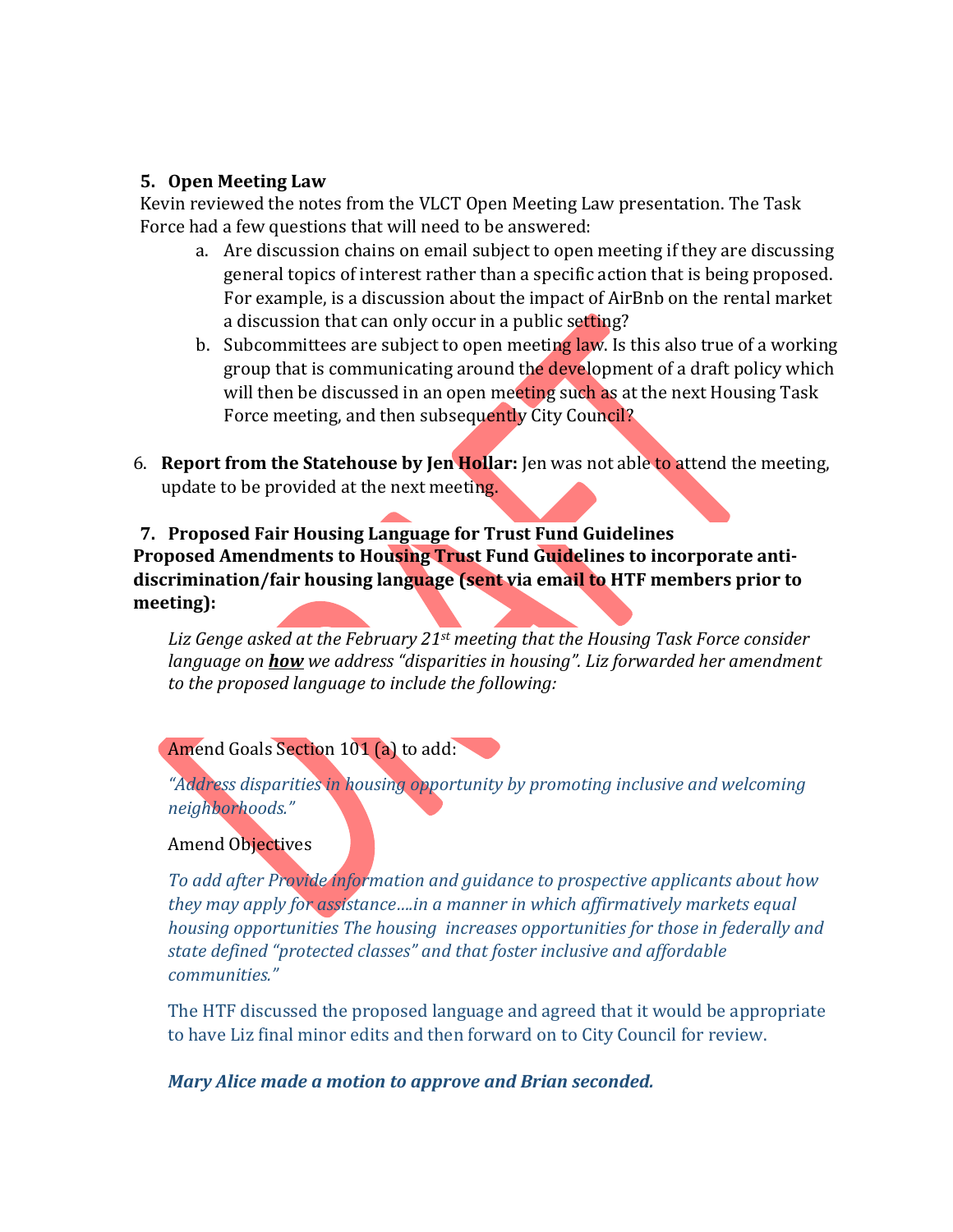# **8. Energy Standards and Proposed Charter Change**

Kate Stephenson, Chair of the Montpelier Energy Action Committee (MEAC), Paul Markowitz (MEAC), and Mayor Anne Watson were present to discuss what potential policies may come out of the Charter change language approved at Town Meeting Day.

Paul Markowitz discussed the "Split Incentive "in the Rental Market around energy efficiency whereby the renter has no incentive to make energy improvements to the property since they don't own it and the owner has little incentive because if they don't pay heat and energy efficiency improvements would be a hit on the bottom line.

Polly is concerned on what the impact will be on the rental market, how these will be enforced.

Mayor Watson mentioned that there might be three different policies that might arise out of this charter change. However, she said these discussions are in the early stages and much more discussion and public input will be needed before any of these policies are enacted or changed. A few suggestions that have been discussed by MEAC include:

- a. An ordinance that prior to sale all multi-family units must meet the State's energy code.
- b. All homes sales will require a home energy profile to be completed and presented to the buyer
- c. An ordinance based on the Burlington model that addresses the Split incentive (discussed by Paul Markowitz) whereby the City would require that the Landlord must pay heat for the rental unit unless the multi-family building meets the state energy code.

Liz asked about the difference between an energy profile and an energy audit. Anne explained that the Energy Profile has some of the same elements of the audit however, generally no blower door test is completed and is not quite as thorough and comprehensive as a full audit.

Polly asked about the next steps in the process and reiterated that the Task Force would like to be involved in the discussions.

Mayor Watson outlined the likely process:

- i. A series of Public Forums to start the public conversation.
- ii. Identify the needs in the community around energy efficiency
- iii. Develop some policy proposals to address these needs
- iv. Go back to the public for comments and feedback